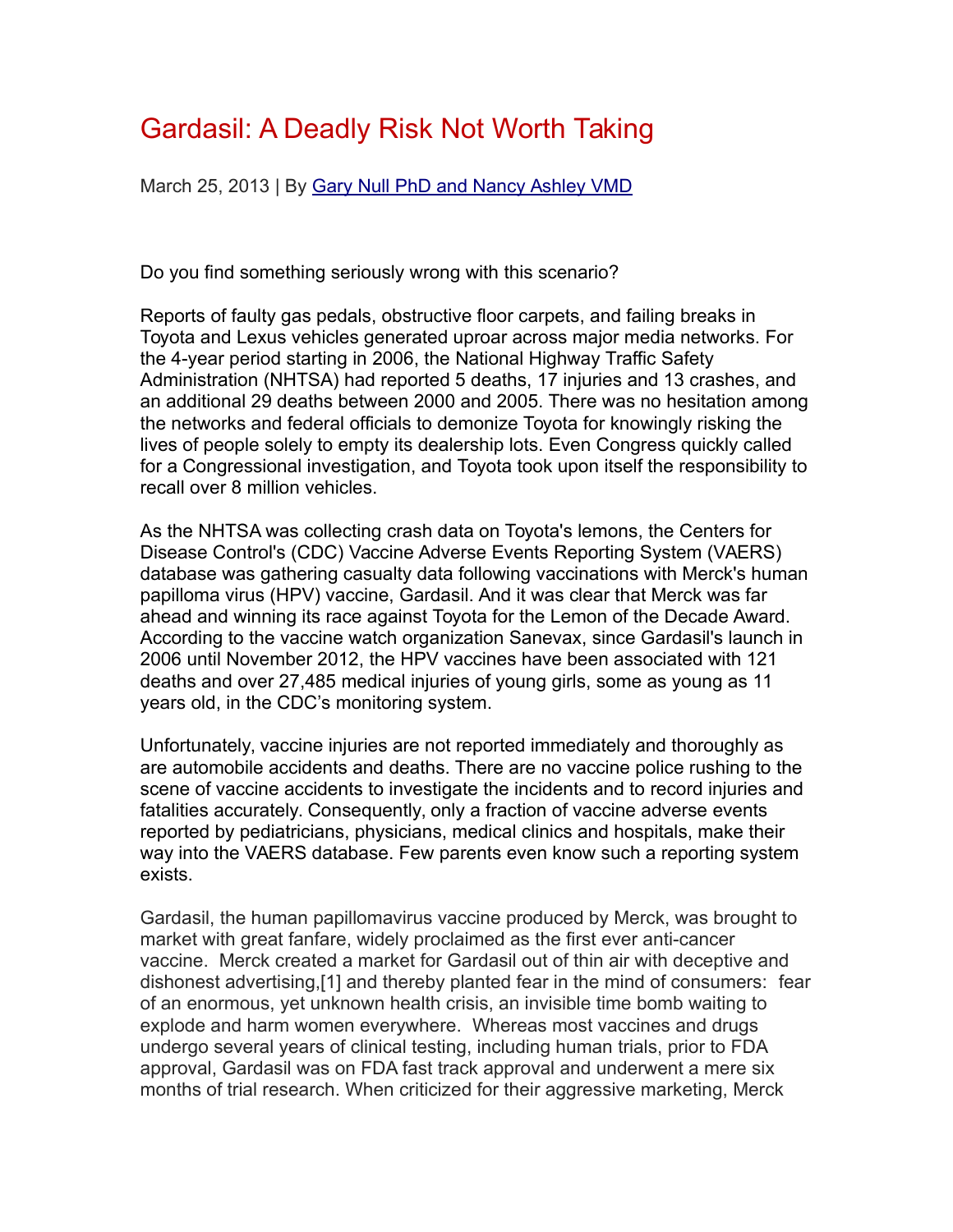countered that they were performing a public service by raising awareness about the human papillomavirus and weren't selling anything.[2] Really?

This lie became public as Merck was caught lobbying the 50 states for mandatory Gardasil vaccination before it had even secured FDA approval![3] The fact is that there was never a need for Gardasil in the first place: regular Pap testing had already lowered the incidence of cervical cancer by 80% in the US to a few thousand cases a year and the vast majority of all HPV infections resolve of their own accord.[4]

But by lining the coffers of such groups as Women in Government (WIG), and, of course, the American Legislative Exchange Council (ALEC), Merck was able to influence legislation such that almost immediately after the vaccine was approved, it was part of the vaccine schedule recommended for all girls.[5] If it hadn't been for Governor Rick Perry's blunder of trying to mandate Gardasil for school attendance in Texas in the face of huge conflict of interest and a \$50 million contribution to his presidential campaign, Gardasil might have gone even further.[6]

There is something deeply wrong with a giant pharmaceutical company spending hundreds of millions of dollars to manipulate women and influence legislation in order to generate a revenue stream of billions of dollars a year for themselves at the expense of a gullible public. Because what is wrong with Gardasil isn't just that it is unnecessary. Gardasil is possibly the most dangerous vaccine on the market with the potential to injure, maim, or even kill the children who receive it.

The program of coercion to vaccinate every 11 to 26 year-old girl with Gardasil is relentless. This vaccine is given not just in doctor's offices, where doctors have been known to "fire" non-compliant patients, but in schools and colleges, where the pressure on girls and their parents to conform can be extreme. These institutions all have quotas — sometimes including financial rewards — and they are anxious to prove high rates of compliance.[7]

But there is no informed consent prior to vaccination, so most of these girls and their parents have no idea what they are risking by agreeing to vaccination with Gardasil. While Merck, the FDA, the CDC and the medical establishment all deny that there have been serious, life-altering adverse events associated with Gardasil, the fact is that compared with the mandated vaccines which are given with greater frequency, Gardasil still has the most adverse events reported to the Vaccine Adverse Event Reporting System (VAERS) of any vaccine. And since reporting of adverse events is not mandatory in the US (although outbreaks of so-called vaccine-preventable illness are), it is likely that only 10% even get reported![8]

But what of the victims of Merck's war on cervical cancer? Alexis Wolf was a normal seventh grader in 2007. She had Type I diabetes, but had successfully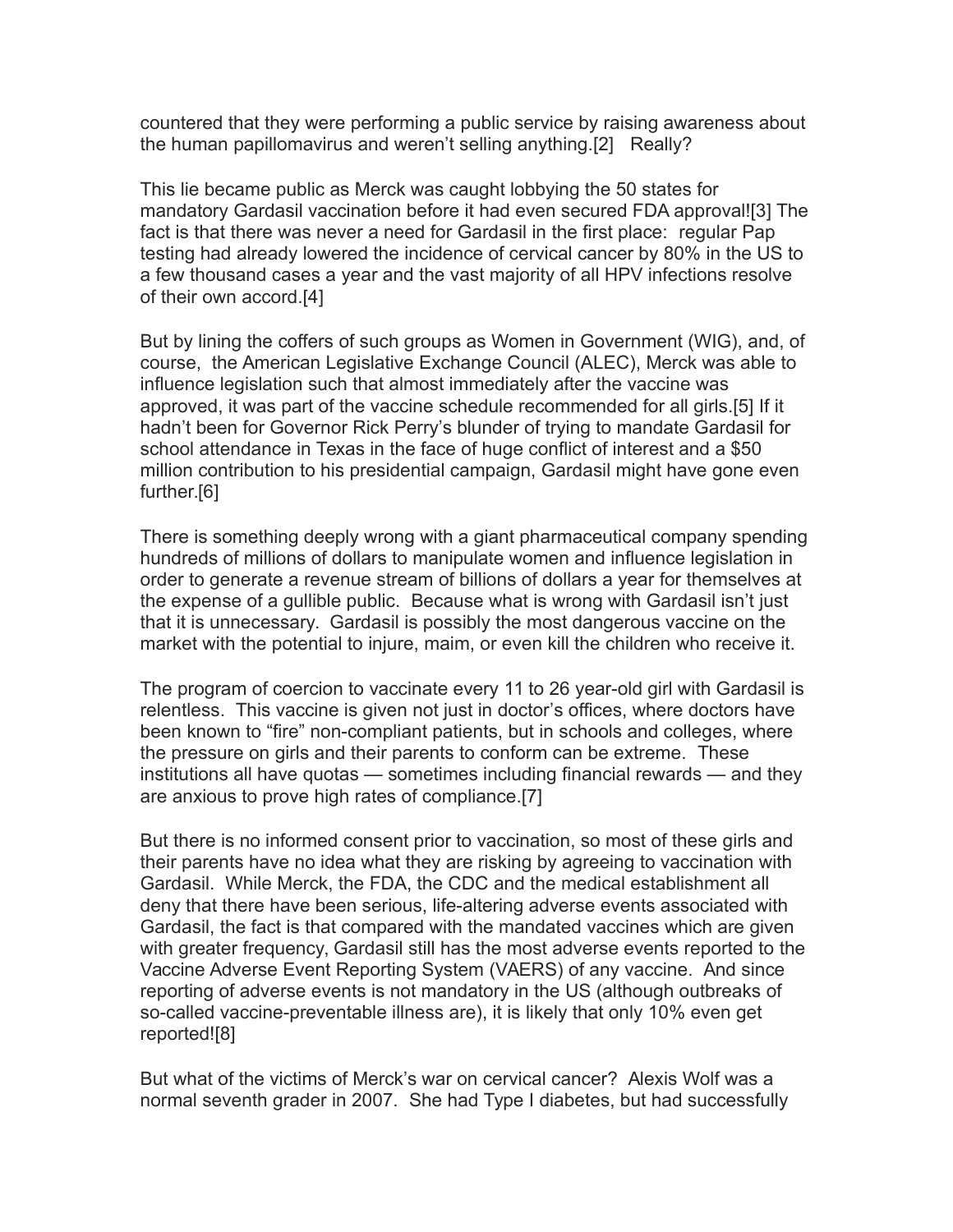learned how to give herself insulin shots and eventually graduated to an insulin pump, which she also mastered easily. Alexis made the honor roll for the first time that year, and was rewarded with a trip to Germany over the summer to visit her grandparents. Her endocrinologist believed that the diabetes was under control and felt that Alexis would be perfectly capable of making the trip on her own and managing her diabetes herself. To make sure everything was in order prior to travel, Alexis' doctor recommended that she receive her first Gardasil vaccine.

The trip went well, but Alexis seemed different to her mother when she returned, perhaps a bit distant. Alexis received her second Gardasil vaccine after coming home, and shortly thereafter her personality changed entirely. For a relatively shy girl, Alexis immediately became very gregarious, hugging everyone all the time. But she also became agitated, troubled, and started having difficulty keeping food down. It reached the point where she threw up a number of times a day, which is especially dangerous for a diabetic. There began a series of appointments with many, many doctors: the GP, the endocrinologist, the cardiologist, the gastroenterologist, and numerous different diagnostic tests. But nothing they did or recommended seemed to help. Alexis was struggling to get through her days, usually carrying a bucket with her at all times just in case. She had terrible insomnia, was eating excessively, and was falling further and further behind in school.

In January 2008, Alexis received her third Gardasil shot – within 2 weeks she was in the hospital. Her behavior had worsened to the point where she was considered bipolar and she was put on a series of antipsychotic medications. Her mother didn't believe that this was a psychological problem. She knew that something else had to be wrong, knew that there had to be some medical explanation for what was going on.

After weeks and months in and out of different hospitals with no improvement and her condition growing more desperate, Alexis at long last was seen by a doctor who recognized that she was having seizures – something all the previous doctors had overlooked. This led to more tests – EEGs, MRI imaging, and spinal taps — and finally a conclusion that seemed to make sense: encephalitis, traumatic brain injury, and seizure disorder. But why? Alexis' mother had an additional conclusion which was so crystal clear in hindsight – her daughter was normal before she received the Gardasil vaccine and had worsened with each one. The Gardasil vaccine had left Alexis with brain damage.

We spoke with Tracy Wolf, Alexis' mother, about their ordeal. While maintaining a cheerful optimism, Tracy admitted that she could never have foreseen how their lives would change completely. After Alexis' seizure disorder was identified and she was put on anti-seizure medication, her physical symptoms improved to a certain extent, but she was completely altered. Alexis has deteriorated from being a normal child to one who is only functioning at a fourth grade level.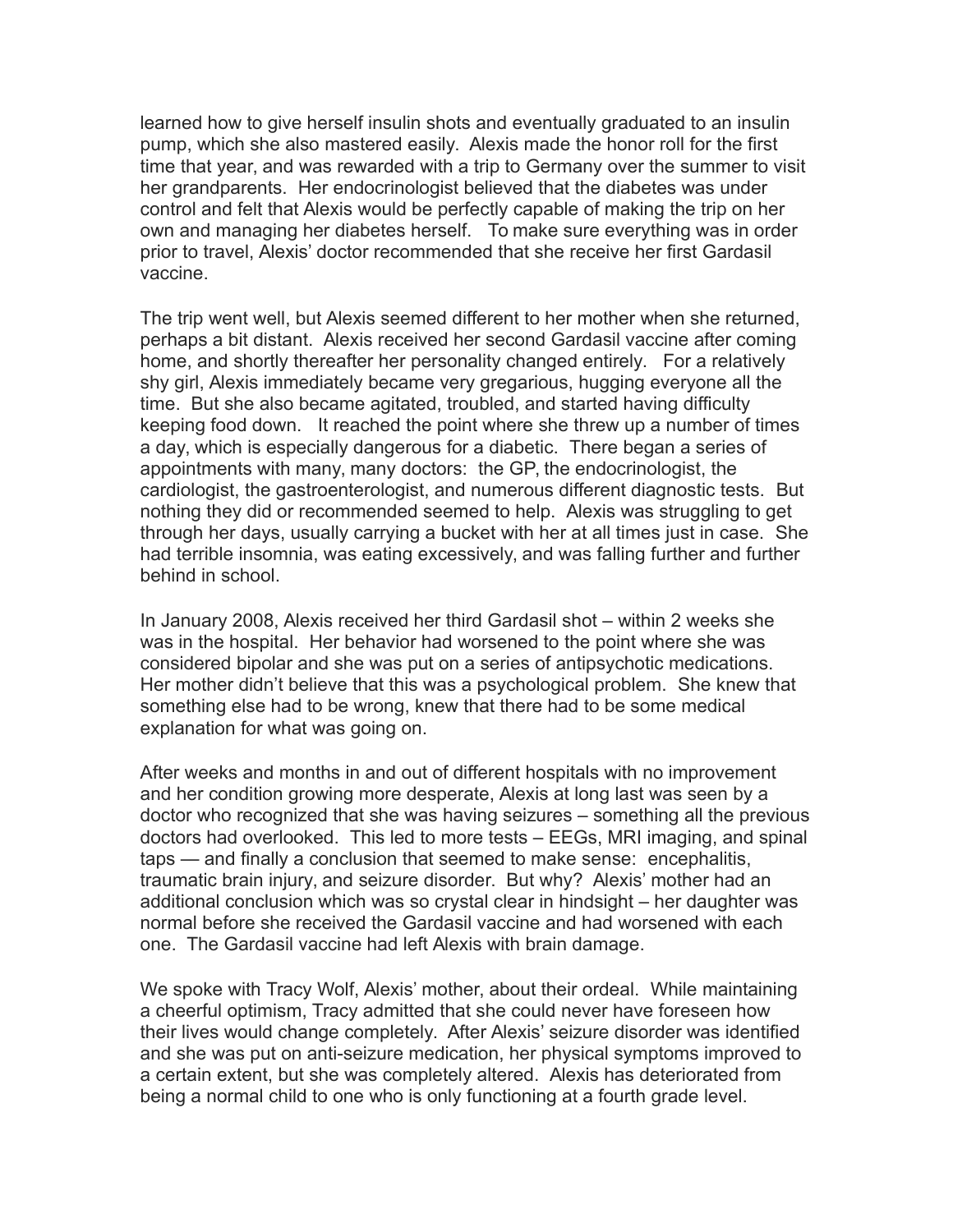Forced to enter Special Education instead of rejoining her previous class, Alexis became enormously frustrated and school became an ordeal for everyone.

Since Alexis turned 18, Tracy finally gave up and pulled her out of school, realizing that it really could not offer Alexis anything but misery. The stress on their family has been enormous. The pressure caused the Wolf's marriage to dissolve, and Tracy is now raising both their daughters by herself, with their father living in a different state. Alexis needs almost constant supervision, and Tracy can only leave her alone for short periods of time. They have applied for special services that could possibly be helpful, but the waiting list is long. Alexis doesn't understand why things are so different, why her little sister is learning to drive but she can't.[9]

Unlike with other types of injuries, a vaccine victim cannot simply sue the company responsible for the problem. Since 1986, all cases of vaccine injury must be brought to the Office of Special Master at the US Court of Federal Claims, commonly called the vaccine court. This court was established to create a non-adversarial situation in which children injured by vaccines could receive compensation. But the Department of Health and Human Services has completely distorted the intent of this legislation, and turned it into a highly adversarial proceeding. Injuries listed on a table are supposed to be automatically compensated, but they have removed a lot of injuries from the table over the years, and have listed new vaccines, such as Gardasil, with no specific injuries attributable to the vaccine. So the burden is on the victim to prove causation because there is no presumption of any injury.

In conversation with William Ronan, a lawyer retained by Alexis' family, he shared that his law firm currently is handling 12 – 15 Gardasil cases that are being evaluated and another 6 cases already filed in the vaccine court. Interestingly, out of all the types of Gardasil-related injuries, the cases Ronan represents all fall into two main categories: autoimmune and neurological. When the injuries are neurological, doctors frequently can't put their finger on what is wrong, and end up sending the girls to a psychiatrist.

Ronan maintains that it is impossible for all of these girls suddenly to have developed mental problems or simply to be imagining that they have been harmed since receiving the Gardasil vaccine. While not anti-vaccine himself, he has seen too many girls have serious adverse reactions to Gardasil. He runs a two-person law firm in Kansas City, and without advertising, has received at least 20 to 30 calls regarding Gardasil injuries. Ronan believes his experience is just the tip of the iceberg — anyone actually advertising legal services for Gardasil victims would be inundated with a huge number of cases.

The work is slow-going. Evidence of harm caused by vaccines is crucial, but there aren't a lot of published medical studies about safety to back up this claim. Those that exist are funded by the manufacturer and tend to be overly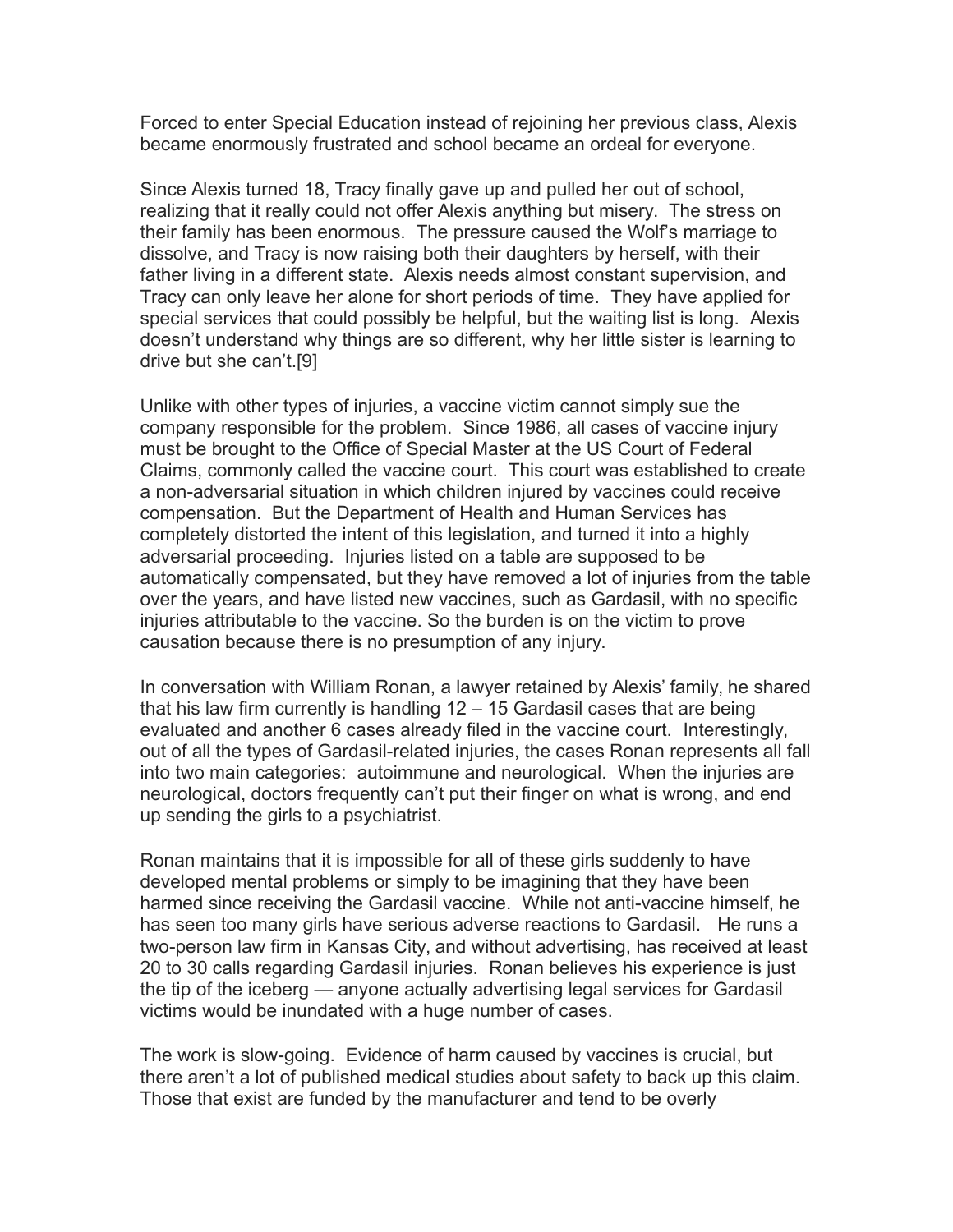favorable. Possibly the strongest argument against Merck, according to Ronan, is their failure to warn girls of the risk involved when getting the Gardasil vaccine. Merck clearly knew that this drug could cause neurological dysfunction, yet did not adequately address this in the product insert. Also, it is well known that girls who already have an HPV infection are more likely to be harmed by the vaccine, but the manufacture does not make this clear and does not recommend testing. Ronan summed up his view of vaccinating young girls with Gardasil:

*"The real issue is: what is the benefit of this vaccine? Do the benefits outweigh the risks? There is a risk of a seizure disorder or an autoimmune disorder versus the benefit that it might reduce cervical cancer. But Gardasil doesn't eliminate the need for regular Pap testing, which is already safe, and there isn't good evidence that it prevents cervical cancer. In evaluating risk and benefit, when all the facts are known it becomes a pretty easy decision – the vaccine is more dangerous than any benefit. Unfortunately, medical professionals tend to read and listen to information provided by the manufacturers, which doesn't adequately present the risks involved, so they actually aren't sufficiently informed to advise their patients."*

Ronan's own daughter had to fight off an aggressive attempt by her doctor to get the Gardasil vaccine, so he understands the pressure that girls are under to just go along instead of asking questions.[10]

We interviewed Dr. Meryl Nass, board certified internal medicine practitioner and vaccine specialist, who agrees that Gardasil was rushed to market without adequate safety testing. Three years after approval for girls, the company likewise received approval to vaccinate boys age 9 and above with no new studies and very little data to justify this action. Regarding Gardasil's adverse effects, Dr. Nass said,

*"Children don't usually die suddenly when they are healthy but there are certainly lots of teenage girls who have died relatively suddenly after Gardasil or developed severe neurologic reactions. Therefore, if you are going to try to balance safety and efficacy when you prescribe something like a vaccine, you have to know how effective it's going to be. Does this really prevent cervical cancer in young women? And does it prevent it in women who have already been exposed to these viruses? … So I don't know how other doctors prescribe something like Gardasil … Basically, they make an assumption that since the FDA has licensed it … the manufacturer would only market something that's safe, doctors go ahead and prescribe. And what they may not be aware of is that it is extremely hard to link a side effect to a vaccine, for many reasons. Getting a judgment against a manufacturer is very difficult and it has become more difficult due to some recent litigation that reduced manufacturer liability for vaccines in general."*[11]

Gardasil's doctrine is already so entrenched after only six years that it is a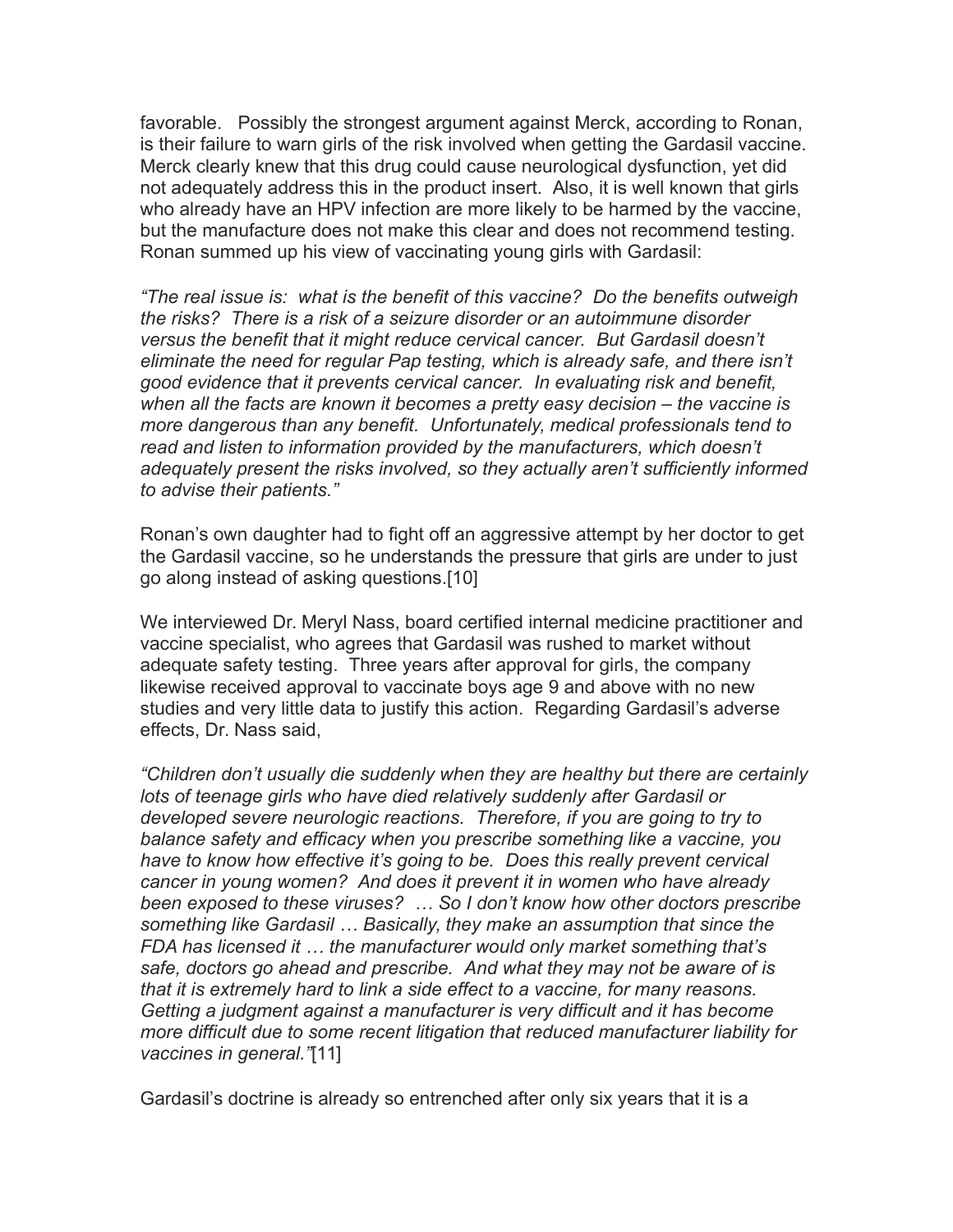formidable task to challenge the official story that this vaccine is safe and effective, because the truth is too unsettling. The remarkable claims of Gardasil's benefits to women in the war on cancer are full of holes and not supported by the science, even that science funded by Merck itself. It is important to deconstruct the falsehoods and half-truths that masquerade as facts about Gardasil.

## O **THERE IS NO HUMAN PAPILLOMAVIRUS HEALTH CRISIS.**

Cervical cancer in the United States has been at record lows for the past two decades. Currently only an estimated 3,600 women die of cervical cancer each year. The spectacular success in lowering the death rate from cervical cancer can be attributed to annual Pap screening – between 1955 and 1992 deaths from cervical cancer declined 74% and continue to decline annually by 4%. [12] Part of the success of Pap screening lies in the fact that cervical cancer, unlike most other cancers, is very slow growing. With screening, there is ample opportunity to catch and successfully treat cervical cancer before it gets out of hand. It would be unlikely, then, for any further treatment to improve upon this already very low rate of cervical cancer death.

When government officials and vaccine advertising make wild claims of high death rates associated with cervical cancer, according to neuroscientists Dr. Lucija Tomljenovic at the University of British Columbia, 88% of these deaths occur in developing countries without adequate pap smear screening programs.

## O **HUMAN PAPILLOMAVIRUS INFECTION DOES NOT USUALLY LEAD TO CANCER**

It is estimated that virtually all women in the US experience a series of human papillomavirus infections throughout their lifetimes. What the makers of Gardasil try to hide is the well-documented fact that 90% of all HPV infections go away of their own accord within two years without causing any disease and with no treatment or intervention of any kind.[13]

## O **GARDASIL DOES NOT PREVENT CANCER**

The end point of all the efficacy studies for Gardasil was not, in fact, prevention of cancer. Researchers couldn't actually assess the development of cervical cancer following the vaccine because this process normally takes 20 to 40 years and their studies stopped after just five. So instead, Merck's scientists decided that the presence of atypical cervical cells was a valid "surrogate end point," or substitute for cancer. They used this hypothesis despite the fact that there is no evidence that the types of cervical lesions they chose as their end point would eventually lead to cancer.<sup>[14]</sup> Merck has never acknowledged that their entire premise for the efficacy of Gardasil rests on pure speculation. In fact, many if not most atypical cervical cells resolve on their own without intervention.[15]

**O GARDASIL IS NOT 98% EFFECTIVE AT PREVENTING HIGH-GRADE CERVICAL LESIONS**.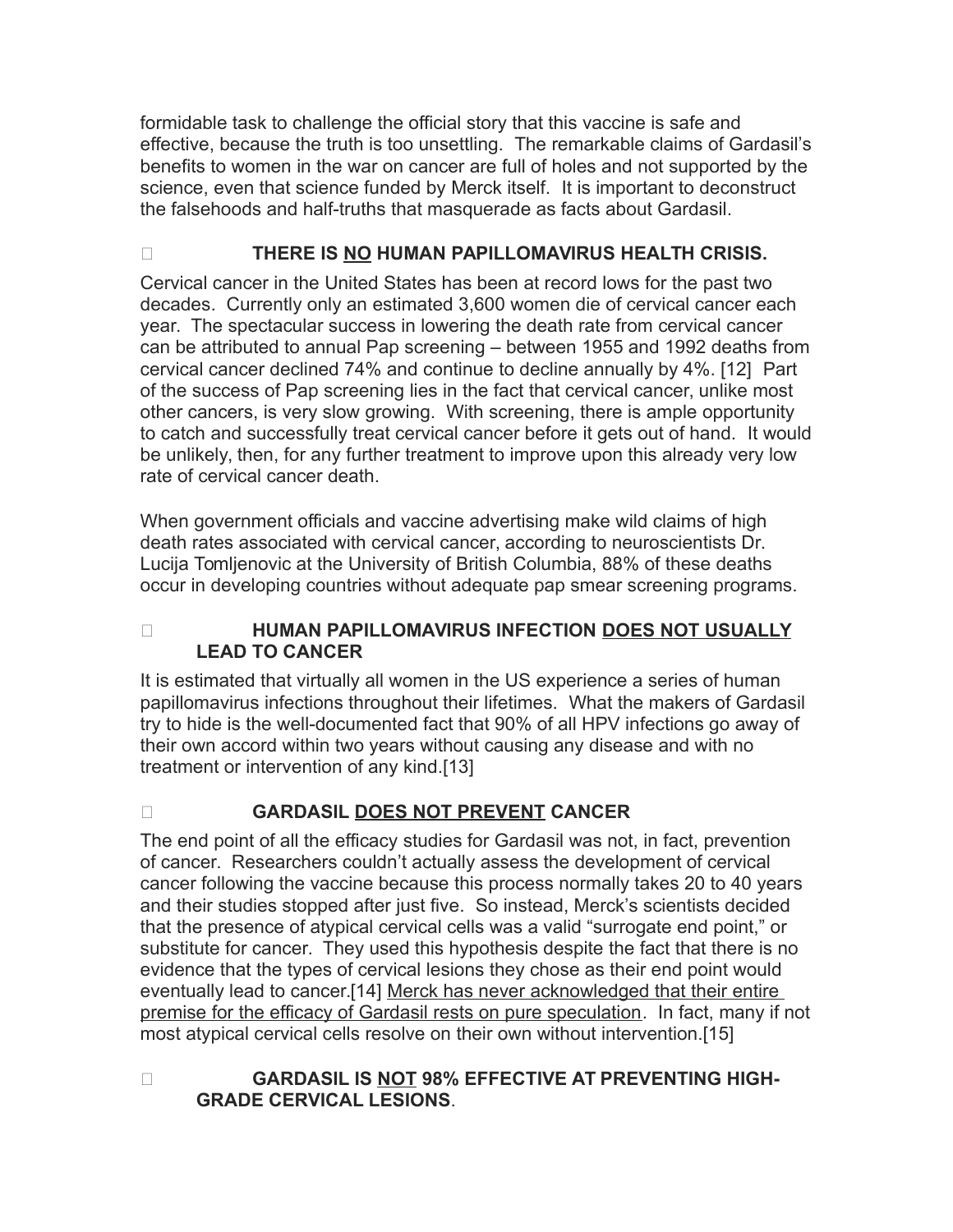Results of Merck's efficacy study published in a 2007 article in the New England Journal of Medicine claim that Gardasil is 98% effective at preventing high-grade cervical lesions. Subsequently, Merck and the CDC have lowered that figure to 70%. But the article itself reveals that Merck manipulated the data by excluding women and girls who did not follow the exact protocol. When all women in the study were considered, vaccine efficacy dropped to 44%. But even these numbers only actually reflect cervical lesions associated with HPV 16 and 18. When Merck looked at Gardasil's ability to prevent all cervical lesions, Gardasil was only17% effective![16] And again, their definition of "effective" rests solely on the unfounded assumption that certain types of cervical lesions turn into cancer.

More damning is Merck's own acknowledgement that in their controlled studies, a percentage of girls actually developed serious cervical lesions following Gardasil. The vaccine seemed to cause the most lesions in girls with preexisting HPV 16 or 18 infections, but also in girls who had no pre-existing HPV infections.[17] At the very least, screening girls for HPV 16 or 18 infections would give HPV-positive girls the chance to avoid developing cervical lesions by declining the vaccine. Yet not only does Merck not recommend testing for HPV prior to vaccination with Gardasil, they have actually discouraged this practice, presumably so as not to draw attention to the danger.[18] Anything to maintain the fantasy that this is a safe and effective vaccine.

## O **GARDASIL DOES NOT PREVENT HUMAN PAPILLOMAVIRUS**

Gardasil is designed to prevent only 4 HPV strains: 16 and 18, which can cause cervical cancer, and 6 and 11, which can cause genital warts. However, there are 150 other types of HPVs, at least 15 of which can cause cancer, and Gardasil provides no protection against these other strains.[19][20] Does Merck's socalled consumer education ever mention any of this? Of course not. Why would you have your daughter vaccinated if you knew the protection was so limited?

O **VACCINATING PREPUBESCENT GIRLS WITH GARDASIL WILL NOT PROTECT THEM AGAINST HPV OR CERVICAL CANCER**.

Despite the sanctimonious advertising which suggests that both mothers and daughters can empower themselves through Gardasil, Merck's own studies show that the vaccine is only effective for 5 years.[21] So if your 11 year-old daughter gets the Gardasil vaccine, it will have stopped working by the time she is 16. But since Merck doesn't give out this information voluntarily, these girls and their mothers will be in the dark.

O **GARDASIL VACCINATION DOES NOT ELIMINATE THE NEED FOR ANNUAL PAP SCREENING**

In portraying Gardasil as a treatment that will prevent 98% of cervical cancer, the strong implication is that vaccinated girls will no longer be at risk of cervical cancer at all. As we have already seen in Finland, this can lead to the false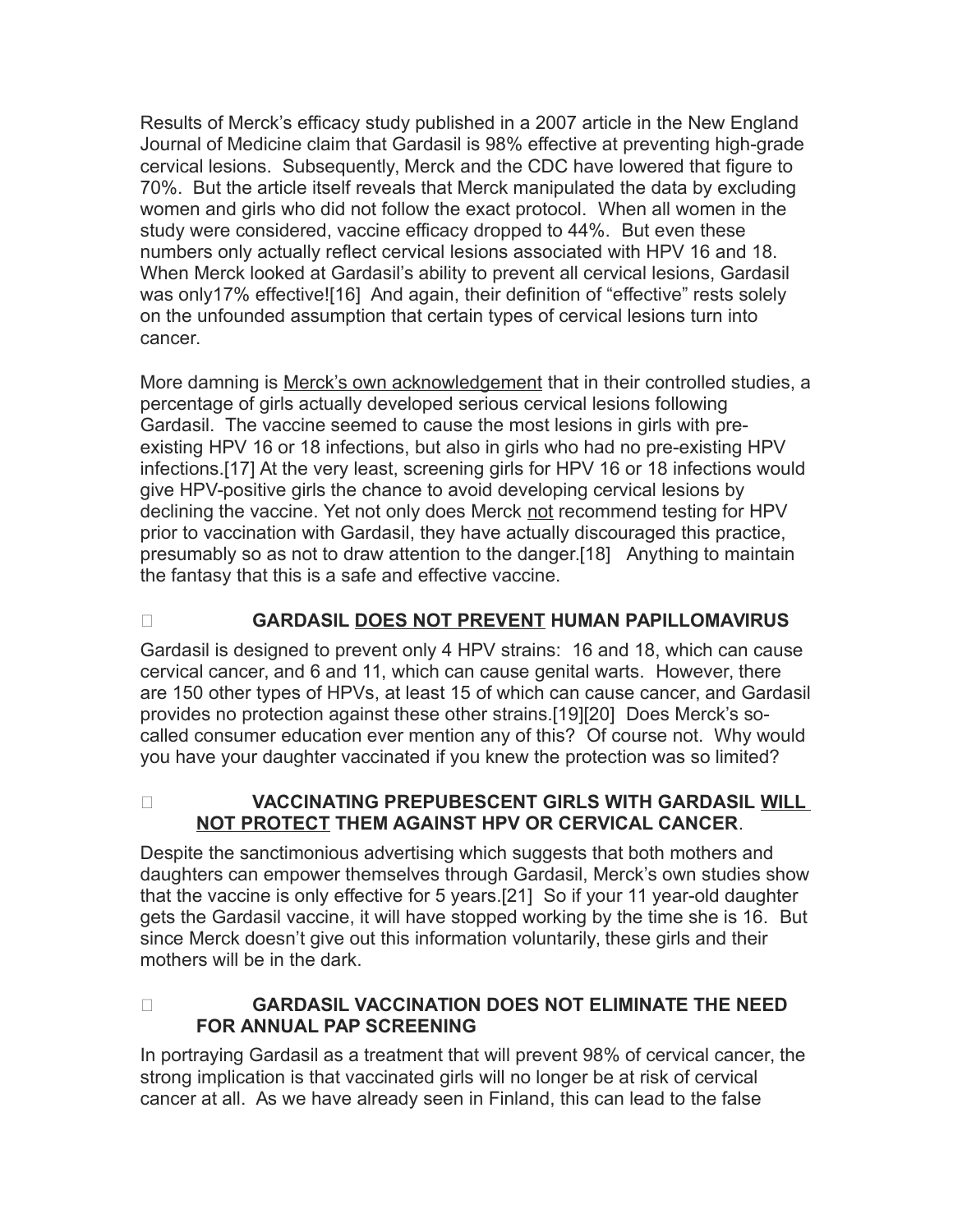assumption that there is no longer a need for annual Pap testing. When women in Finland stopped getting Pap screens, cervical cancer increased to 4 times the incidence in only 5 years![22] This complacency about risk, started and fostered by Gardasil advertising, is also likely to lead to an actual increase in cervical cancer in the US as more females receive the vaccine and stop taking actions that have been proven to be protective.

## O **THERE IS NO EVIDENCE THAT GARDASIL IS EFFECTIVE IN BOYS AT PREVENTING GENITAL WARTS AND ANAL CANCER.**

Merck's study of HPV vaccine efficacy in males published in the New England Journal of Medicine states that Gardasil is 89% effective against genital warts and 75% effective against anal cancer. Given the fact that there are approximately 300 annual deaths from of anal/rectal cancer among men in the United States, one wonders how Merck was able to prove such a huge reduction in such a rare problem. As with the female group, external lesions substituted for actual cancer with no proof that lesions of that type actually lead to cancer at all. Yet, Merck's statistics regarding their cancer substitute penile/perianal/perineal intraepithelial neoplasia (PIN) listed in their appendix to the article show that in men who did not have HPV prior to vaccination, both the vaccinated group and the placebo group had the same number of these types of lesions, making the observed efficacy of Gardasil minus 98%! And for HPV strain 18-related genital lesions, there were actually more lesions in the vaccinated group than the placebo group. So as in the previous study, Merck's impressive numbers for the efficacy of Gardasil in men can only be attained by excluding one-quarter of the study participants. When everyone is included and all outcomes are assessed, the efficacy drops to zero![23]

## O **GARDASIL IS NOT SAFE**

Most significantly, Gardasil has been associated with an unacceptable number of serious, life-altering adverse events following vaccination. According to World Health Organization data, the rate of serious adverse reactions reported to the VAERS system is 2.5 times higher than the current age-standardized death rate from cervical cancer. According to an evaluation performed by Sanevax, of the 75 FDA approved vaccines, the HPV vaccines account for 60% of the entire VAERS database of adverse events. This includes 64% of all reported deaths and 65% of life threatening reactions. An additional 82% of all cases of permanent disability for women under 30 years of age is attributed to the HPV vaccines. Adverse reactions include seizures, anaphylaxis, paralysis, transverse myelitis, Lou Gehrig's disease (ALS), acute disseminated encephalomyelitis (ADEM), opsoclonus-myoclonus syndrome (uncontrollable movement of the eyes back and forth and jerking movements of the extremities), brachial neuritis, loss of vision, postural tachycardia syndrome, facial palsy, deep vein thrombosis, pulmonary embolism, chronic fatigue syndrome, blindness, pancreatitis, speech problems, short term memory loss, miscarriage, multiple sclerosis, autoimmune disorders, Guillain-Barre Syndrome, abnormal Pap smears and even cervical cancer.[24][25][26] **Yes, you read that correctly – VAERS reports 41 cases of**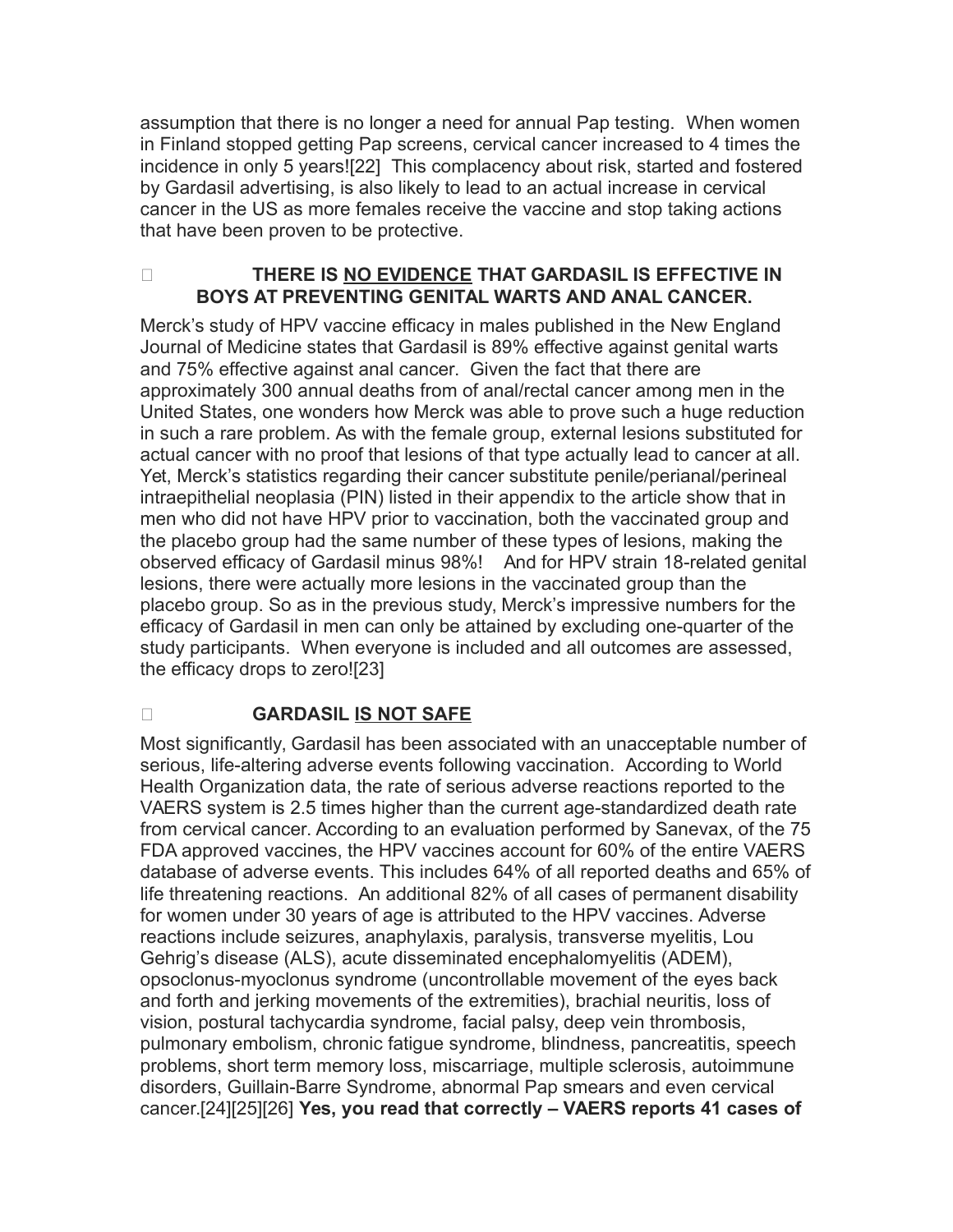#### **cervical cancer following vaccination with Gardasil**.

Also, while Merck has not made pregnancy a contraindication for Gardasil vaccination, recent data released by VAERS reveal that Gardasil is by far the most dangerous vaccine to receive while pregnant, having caused more than 1300 adverse reactions in its five year existence compared to the next most dangerous vaccine frequently given to pregnant women, the flu vaccine, which has caused 200 adverse events over the past 20 years. Gardasil vaccination while pregnant has also been associated both with frequent miscarriage and a high rate of birth defects.[27] **But most tragically, as of November 2011, 4 more deaths have been added to the Gardasil toll, bringing the tally to 108 deaths due to the Gardasil vaccine!** [28]

## O **THERE IS BIOLOGICAL EVIDENCE THAT GARDASIL IS ASSOCIATED WITH ENCEPHALAPATHY, AUTOIMMUNE DISORDERS AND DEATH**

Cindy Bevington has investigated and reported about Gardasil extensively. During a Progressive Radio Network interview, she remarked about the hundreds of emails she receives from girls, mothers and doctors around the US and other countries complaining about the HPV vaccines. Often she receives parents' requests "begging" for help because their pediatricians and physicians refuse to report their daughters' adverse events as vaccine related.

By the CDC's own admission, only 10 percent of adverse events get listed on VAERS. Even this very conservative figure has been refuted by independent analyses; actual records can be as low as 1 percent of all actual negative reactions for any given vaccine. It is therefore realistic to suspect that Gardasil is associated with between 177,000 and 1.7 million adverse effects among vaccinated American girls and young women.

Starting in mid 2011, discoveries about hidden Gardasil ingredients and the biological mechanisms contributing to the high rate of adverse events came to the public.

In 2009 a 13 year old girl came down with acute juvenile rheumatoid arthritis 24 hours after receiving the 3rd gardasil shot. Two years later, blood samples were sent to a Connecticut pathologist, Dr. Sin Hang Lee, for analysis. Now, normal HPV DNA should not last in the bloodstream long. It is removed by the body very rapidly because the bloodstream is the normal entry for the virus, rather the mucosal and skin systems are. Dr. Lee found the presence of HPV DNA unexpectedly. But more shocking was this was not any normal HPV DNA. It was genetically engineered and engineered in such a manner that it would firmly bind to the vaccine's aluminum adjuvant. Merck hid this ingredient from the public and the medical community. Gardasil's insert package at the time of Dr. Lee's finding stated there was no viral DNA in the vaccine--but Merck promptly removed this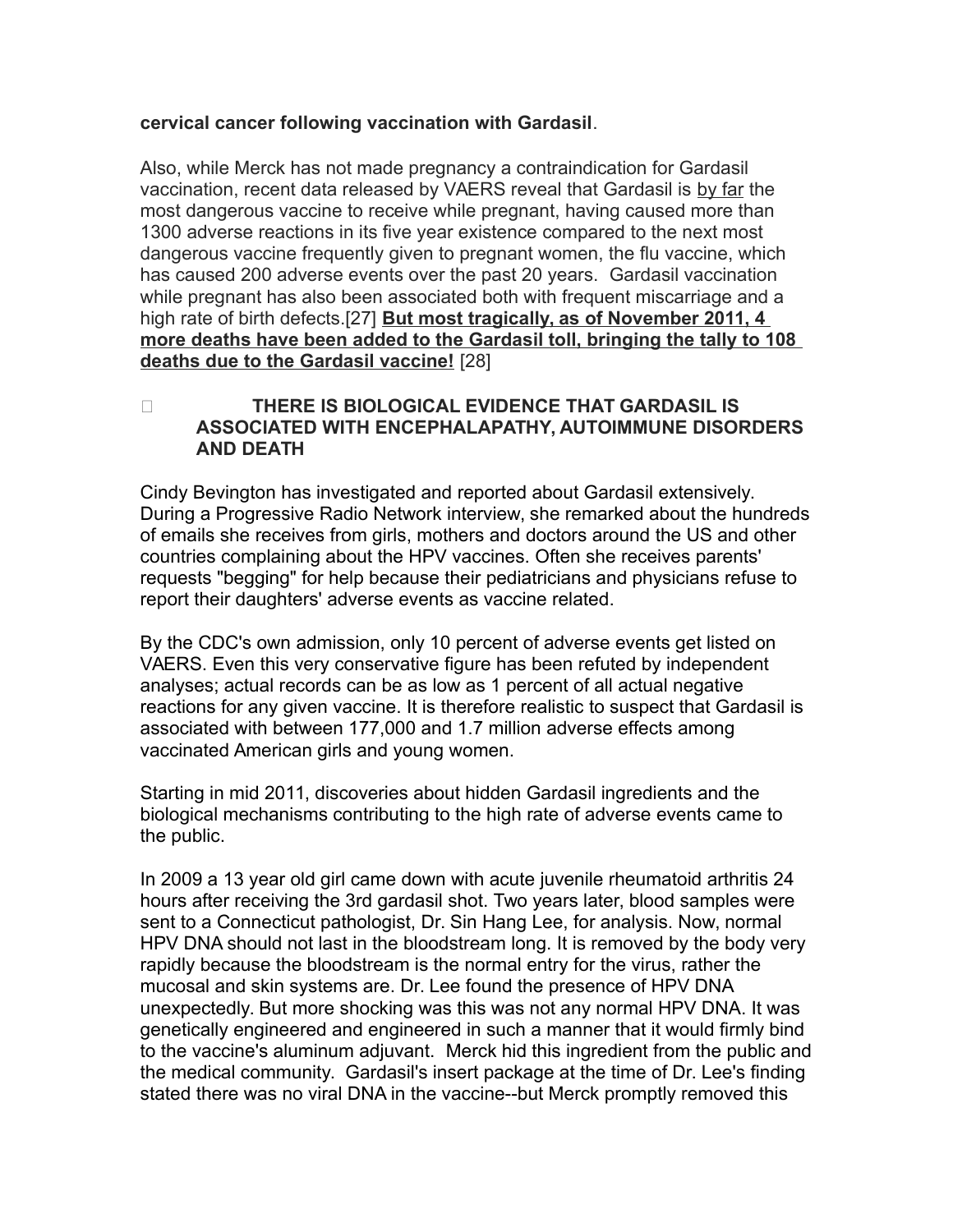lie after Dr. Lee's discovery went public. so here we have a vaccine, with genetically engineered DNA from a virus that causes cancer, having never been tested in trials and perhaps even unbeknownst to the FDA, being injected in millions and millions of girls all around the world. Furthermore, according to Dr. Lee, "based on medical literature and some of the FDA/Merck's own publications, adventitious (coming from an outside source) DNA in an injectable protein-based vaccine may increase the risk of autoimmune disorders and gene mutation which may lead to malignancies. In short, boys and girls receiving Gardasil are being injected with a biohazardous weapon.

The controversy over the safety of Gardasil took a major turn in 2012. Parents of two unrelated teenage girls, who believed their daughters died from the HPV vaccine, had the coroners send brain tissue samples sent to Drs. Chris Shaw and Lucjia Tomljenovic at the University of British Columbia's Neural Dynamics Research Group for investigation. Neither teenager had a history of previous medical conditions nor drug use. One was a 14 year old Caucasian Canadian and the other a 15 year old from Maori decent in New Zealand. The only thing held in common was that both had received Gardasil. Prior autopsy analysis showed no signs of brain inflammation that could contribute to their sudden neurological death.

The University of British Columbia's findings, published in the journal Pharmaceutical Regulatory Affairs, were shocking. In all brain tissue specimens provided to the researchers, the vaccine's HPV16-L1 antigen, from the HPV virus, had penetrated the blood brain barrier of the teenagers thereby triggering an autoimmune reaction that affected the brain's cerebral vasculature that consequently led to brain blood vessel hemorrhaging. In other words the vaccine antigens, which should never have passed the blood brain barrier, crossed oer and bound to the brain tissue walls of the blood vessels that signaled the immune system to target the brain vessels for destruction. These two cases of autoimmune vasculitis offers clear neurobiological evidence to explain why there have been so many deaths, permanent neurological disabilities, incidences of seizure and loss consciousness and encephalopathy due to Gardasil.

After discovering a biological association between the virus's antigen in the vaccine and encephalopathic conditions that most likely caused the girls' sudden death, Dr. Tomljenovic wrote to the British medical health authorities about her findings. The response shocking, and wreaked more of a faith based belief than scientific reason. According to the letter responding to Tomljenovic, the health officials in the UK had already made up their minds about HPV vaccine safety and no research can be provided to reconsider their views.

#### **GARDASIL IS NOT SAFE IN PREGNANT WOMEN**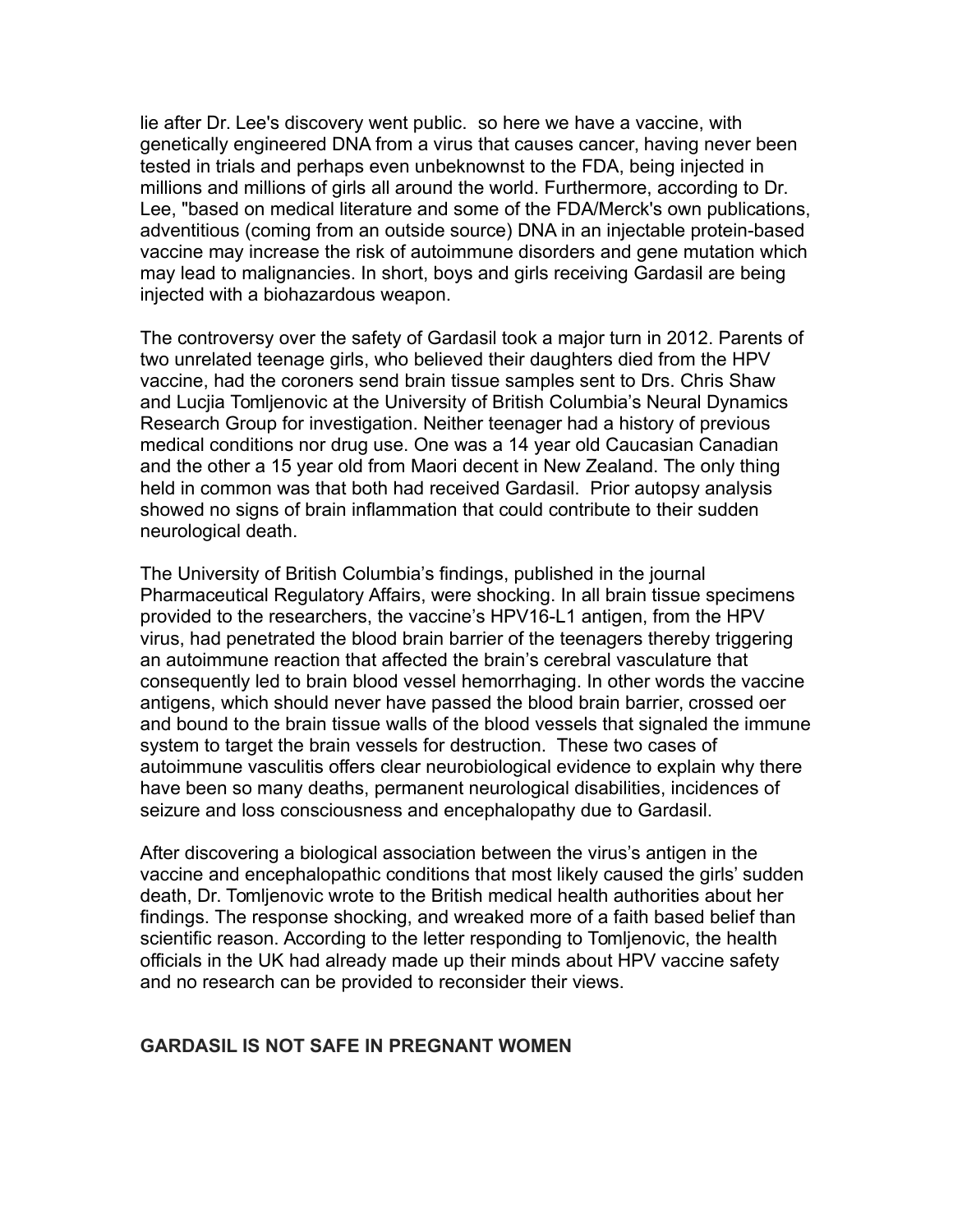Dr. Suzanne Garland at the Royal Women's Hospital in Melbourne published a study in a 2009 issue of *Obstetrics and Gynecology* showing a "higher rate of congenital abnormalities in infants were noted in pregnant women who received the vaccine." A second study, according to Christina England, found slightly higher fetal deaths and rare cases of central nervous system malformations and neural tube defects in vaccinated pregnant women. Yet these kinds of studies only convince us of the seriously flawed and limited clinical trials conducted by Merck, and further confirms growing criticisms of the systemic failure in the FDA's approval process because of the millions of dollars the agency receives from the pharmaceutical cartel to expedite vaccine and drug launches and to require only the minimum of efficacy and safety information for approval.

## **CONCLUSIONS**

A vaccine against human papillomavirus was completely superfluous to women's health from its inception. As if the unreasonable risk associated with this vaccine weren't enough, Gardasil is also the most expensive recommended vaccine on the market at \$120 – \$150 per injection and three required doses. If this vaccine becomes mandated for school attendance, how are poor people and the uninsured to come up with the money? And as funding for government programs dries up, does it make any sense to take limited state health care dollars to vaccinate Medicaid-eligible girls with Gardasil instead of using the money for something that actually might be of benefit?

Since the ACIP arm of the FDA already approved Gardasil in 2007 for inclusion in the Vaccination for Children (VFC) program, which provides free immunizations to about 40-45% of children in the US due to their low income status, Merck's syphoning off of money from other health concerns is poised to become a reality. Vaccination of every 11 and 12 year old girl in the US with three doses of Gardasil in order to attend school would cost \$1.5 billion. To vaccinate these girls for a lifetime, once word gets out that the vaccine is only effective for five years, would cost \$7.7 billion.[29] Will there be any money left over for anything else, like Pap screening for poor women? Does this really seem like a good use of limited resources? Only to Merck and its well-compensated allies.

India banned the HPV vaccine a year ago due to vaccine-related deaths.[30] France no longer permits advertising for Gardasil or Cervarix.[31] So why hasn't the FDA, the CDC, the American Academy of Pediatrics, or Merck itself responded to the VAERS reports that Gardasil is not a safe vaccine? The argument, which is the same defense used by all the drug companies and government agencies against any adverse reaction to any vaccine, is that since the VAERS system uses voluntary, passive reporting, it does not prove that a sudden health problem – or even death — occurring after vaccination was in fact caused by the vaccine.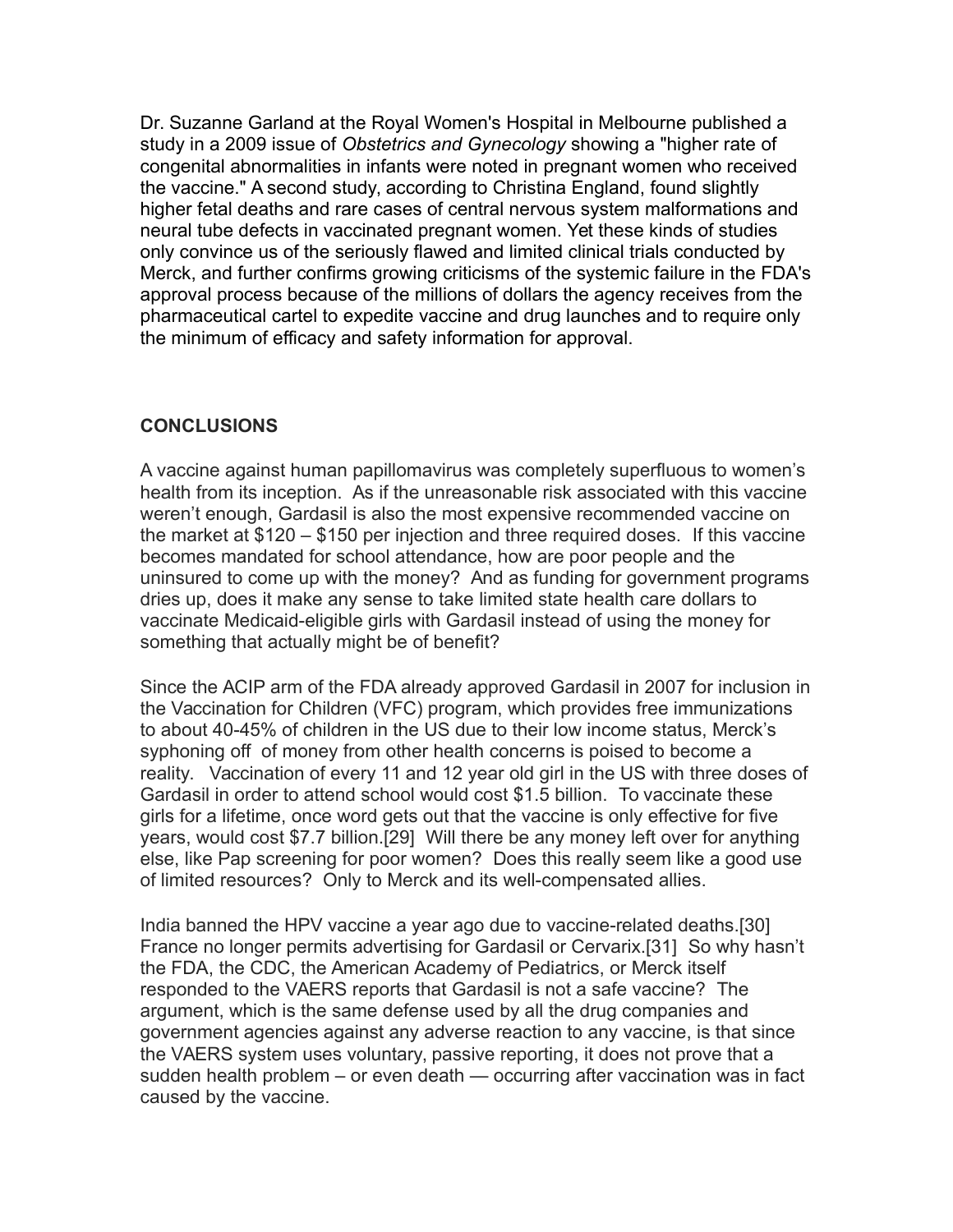The only causal relationships acceptable to the powers that be are those that result from scientific studies. But these are often unacceptable to the rest of us since the majority are funded by the pharmaceutical companies themselves. So the fix is in. What can any injured child or concerned parent do in the face of this hard line – should they be required to set up their own scientific study? Obviously, neither Merck nor our own government are willing to spend money to prove that Gardasil is in fact dangerous – it is much simpler and infinitely more lucrative to just ignore the allegations and try to portray the victims as conspiratorial whiners.

Instead we get studies published in peer-reviewed journals such as, "**HPV Immunization in Adolescent and Young Adults: a Cohort Study to Illustrate What Events Might be Mistaken for Adverse Reactions,**"[32] from a lead author who received funding from Sanofi Pasteur (which partners with Merck for vaccines outside of the US) and GlaxoSmithKline (makers of the HPV vaccine Cervarix), while the other two authors received support from both Merck and GlaxoSmithKline. Sounds like objective science, right? Remember, Merck is the same company that intentionally kept the cardiac risks associated with Vioxx secret while aggressively advertising the product directly to consumers. The same company that so effectively fabricated a supposedly peer-reviewed journal to support Vioxx that even doctors couldn't tell it wasn't real – *The Australasian Journal of Bone and Joint Medicine*.[33] Merck let 60,000 Americans die from Vioxx-related heart attacks before finally pulling the drug from the market when they could no longer deny the truth, and cold-bloodedly set aside \$1.6 billion with the intention of fighting every claim for damages.

The CDC and the FDA maintain that Gardasil is an important cervical cancer prevention tool that could protect the health of millions of women. But the facts show that the opposite is true: in fact, Gardasil vaccination is not justified by the health care benefits – which are highly questionable and largely fraudulent – nor is it even economically feasible. Yet the lure of the money appears irresistible and seems to be clouding the thinking of everyone in a position to say no to the creeping, relentless advance of Gardasil. It is up to us, the victims, the parents, and the concerned friends and neighbors. We have to get the message out to as many people as we can and flood our legislators with notice that this vaccine is dangerous, should not be given to anyone, and at the very least cannot be mandated for school attendance.

Tracy Wolf carries enormous guilt, blaming herself for ever agreeing to let Alexis get the Gardasil vaccine. She believed she was doing the right thing, doing what Alexis' doctors had recommended. Too late, she realized that the doctors really didn't know any more about this vaccine than she did. Tracy is now an advocate for informed consent. She tries to share her story with anyone who will listen to prevent this type of injury from happening to anyone else's daughter. To all parents being asked to vaccinate their daughters – or even sons – with Gardasil, Tracy has this to say: "Please do your homework. Please educate yourself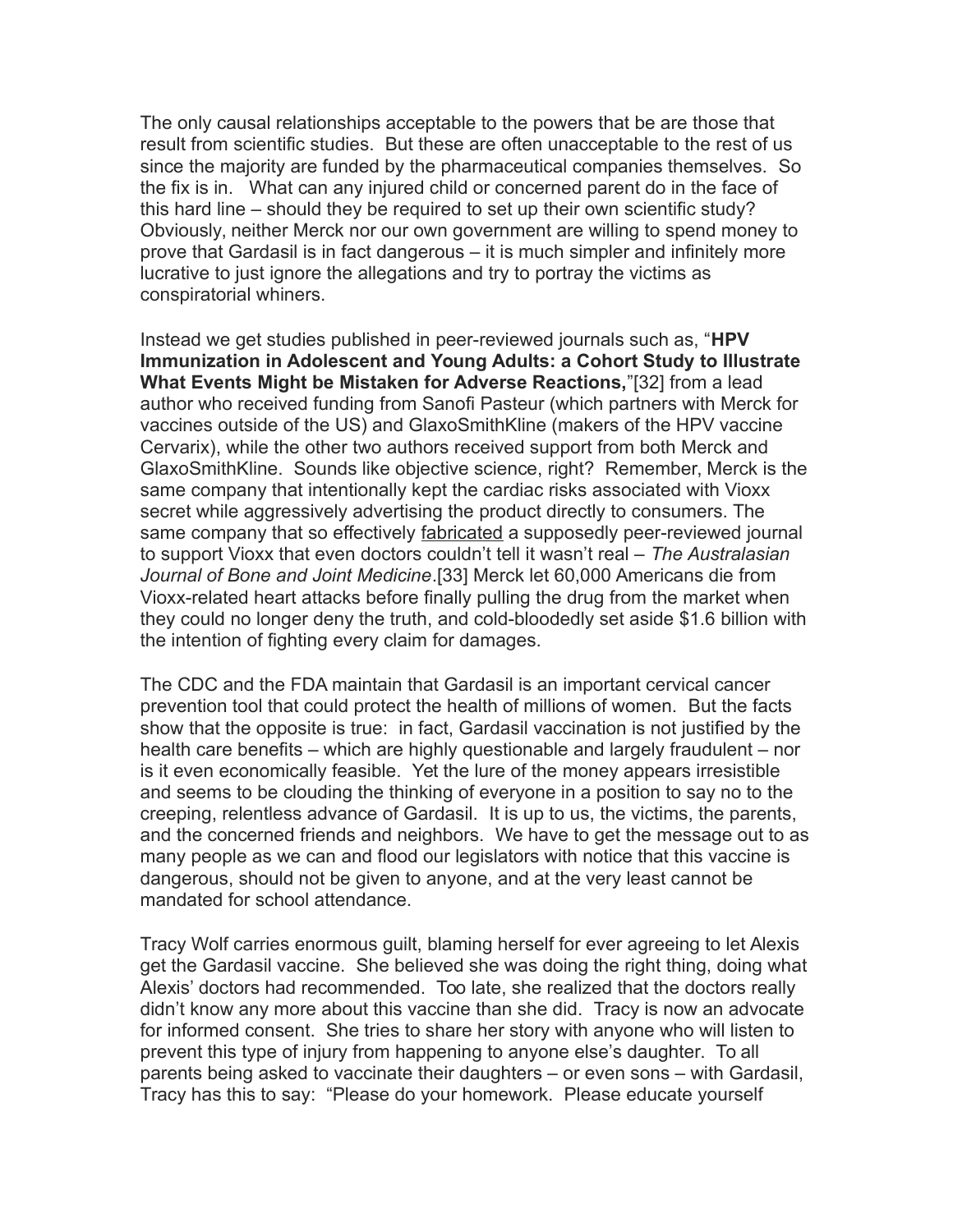about the risks of this vaccine. The risk of cervical cancer is so low and the success of regular Pap testing has been so great that there really is no need for this vaccine at all. There is no going back once your child has brain damage."

We are faced with a paradoxical issue. Do we continue to create ever more vaccines, always with the assumption that their safety and efficacy have been proven and that there is no limit to how many of these vaccines can be introduced into a human body. Or do we step back make an concerted effort to investigate and revaluate vaccines objectively with a high scientific gold standard, independent from the vaccine manufacturers and the federal agencies? It is critical that the long term safety and efficacy studies of individual vaccines be conducted as well as the safety of vaccines given in combination before licensing and public launch. However, we must be realistic. We are witnessing the power of Wall Street lobbyists acting for the banking industry who control almost every aspect of the financial reform bill. Hence there will be no real structural reform whatsoever. We saw the pharmaceutical and insurance industries' and their lobbyists control the healthcare debate. Again, the final bill represents no actual reform, virtually no preventative and regulatory measures to lessen the incidence of diseases. We observed the energy cartels and their lobbyists meeting secretly with Dick Cheney to assure the barons of coal, oil and nuclear energies can act on their own behalf without government interference. So the reality is that standing in the way to thwart any legitimate effort to evaluate vaccine efficacy and safety is once again the pharmaceutical industrial complex, their thousands of lobbyists, and the industry's serfs serving as heads of our regulatory health and oversight bodies.

The pharmaceutical financial game will continue, and injuries and deaths will continue to rise.

What chance is there then for scientific truth and ethical responsibility to protect citizens to emerge?

#### **Sources:**

1. Herskovits B, Brand of the Year, February 1, 2007, *Pharmaceutical Executive Magazine*, [http://pharamexec.findpharma.com/pharmexec/Articles/Brahd-of-the-](http://pharamexec.findpharma.com/pharmexec/Articles/Brahd-of-the-Year/ArticleStandard/Article/detal/401664)[Year/ArticleStandard/Article/detal/401664,](http://pharamexec.findpharma.com/pharmexec/Articles/Brahd-of-the-Year/ArticleStandard/Article/detal/401664) accessed December 26, 2011.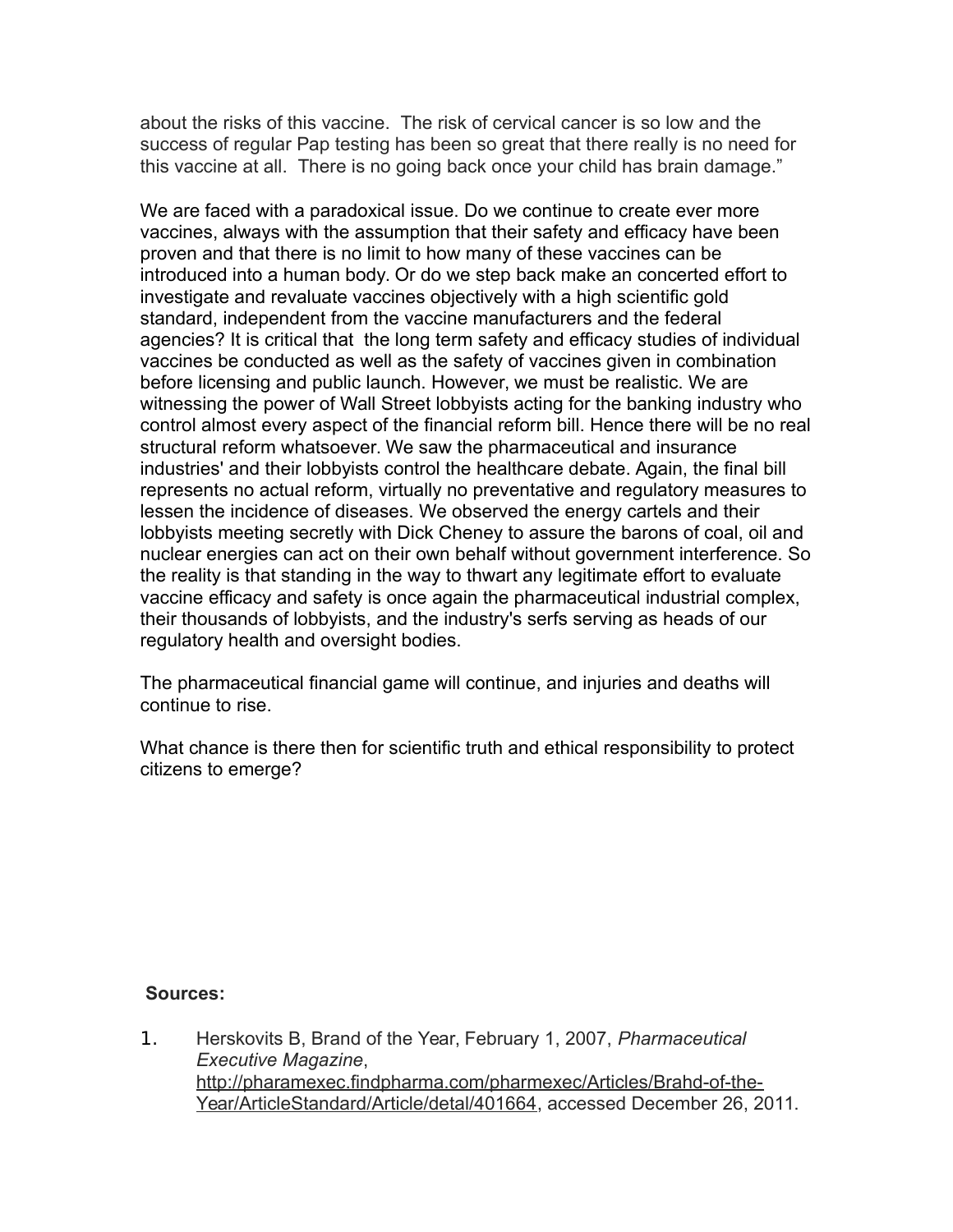- 2. Zimm A and Blum J, Merck Promotes Cervical Cancer Shot by Publicizing Viral Cause, *Bloomberg*, May 26, 2006, [http://www.bloomberg.com/apps/news?pid=2107001&sid=amVj.y3Eynz8,](http://www.bloomberg.com/apps/news?pid=2107001&sid=amVj.y3Eynz8) accessed December 27, 2011.
- 3. Pettypiece S and Zimm A, Merck Stops Campaign to Mandate Gardasil Vaccine Use, *Bloomberg*, February 20, 2007, [http://www.bloomberg.com/apps/news?](http://www.bloomberg.com/apps/news?pid=2107001&sid=atbGQuDYx7_c) [pid=2107001&sid=atbGQuDYx7\\_c.](http://www.bloomberg.com/apps/news?pid=2107001&sid=atbGQuDYx7_c) accessed December 30, 2011.
- 4. Bevington C, Researcher, Diane Harper, Blasts Gardasil HPV Marketing, *Off The Radar*, [http://offtheradar.co.nz/vaccines/53-researcher-diane](http://offtheradar.co.nz/vaccines/53-researcher-diane-harper-blasts-gardasil-hpv-marketing.html)[harper-blasts-gardasil-hpv-marketing.html,](http://offtheradar.co.nz/vaccines/53-researcher-diane-harper-blasts-gardasil-hpv-marketing.html) accessed September 15, 2011.
- 5.Siers-Poisson J, The Politics and PR of Cervical Cancer, Part III: Women in Government, Merck's Trojan Horse, *PR Watch*, July 18, 2007, http://prwatch.org/node/6232, accessed 12/27/11.
- 6.Siers-Poisson J, The Politics and PR of Cervical Cancer, Part III: Women in Government, Merck's Trojan Horse, *PR Watch*, July 18, 2007, http://prwatch.org/node/6232, accessed 12/27/11.
- 7. Levatin J, Why Do Doctors Push Vaccines? Tenpenny Integrative Health Center, December 24, 2011, [http://tenpennyimc.com/category/vaccines/,](http://tenpennyimc.com/category/vaccines/) accessed January 3, 2011.
- 8. Tomljenovic L and Shaw CA, Human Papillomavirus (HPV) Vaccine Policy and Evidence-Based Medicine: Are They at Odds? *Annals of Medicine* December 22, 2011; [http://informahealthcare.com/doi/abs/10.3109/07853890.2011.645353,](http://informahealthcare.com/doi/abs/10.3109/07853890.2011.645353) accessed December 23, 2011.

9.Interview with Tracy Wolf, January 3, 2012

- 10. Interview with William Ronan, January 5, 2012
- 11. Interview with Meryl Nass, January 5, 2012
- 12. Bevington C, Researcher, Diane Harper, Blasts Gardasil HPV Marketing, *Off The Radar*, [http://offtheradar.co.nz/vaccines/53-researcher-diane](http://offtheradar.co.nz/vaccines/53-researcher-diane-harper-blasts-gardasil-hpv-marketing.html)[harper-blasts-gardasil-hpv-marketing.html,](http://offtheradar.co.nz/vaccines/53-researcher-diane-harper-blasts-gardasil-hpv-marketing.html) accessed September 15, 2011.
- 13. Cervical Cancer, *American Cancer Society*, Cancer.org/cancer/cervical cancer/detailed guide [http://www.cancer.org/Cancer/CervicalCancer/DetailedGuide/index,](http://www.cancer.org/Cancer/CervicalCancer/DetailedGuide/index) accessed October 15, 2011.
- 14. Rothman SM and Rothman DJ, Marketing HPV Vaccine: Implications for Adolescent Health and Medical Professionalism, *JAMA* 2009, 302(7); 781- 786.
- 15. Tomljenovic L and Shaw CA, Human Papillomavirus (HPV) Vaccine Policy and Evidence-Based Medicine: Are They at Odds? *Annals of Medicine* December 22, 2011; [http://informahealthcare.com/doi/abs/10.3109/07853890.2011.645353,](http://informahealthcare.com/doi/abs/10.3109/07853890.2011.645353)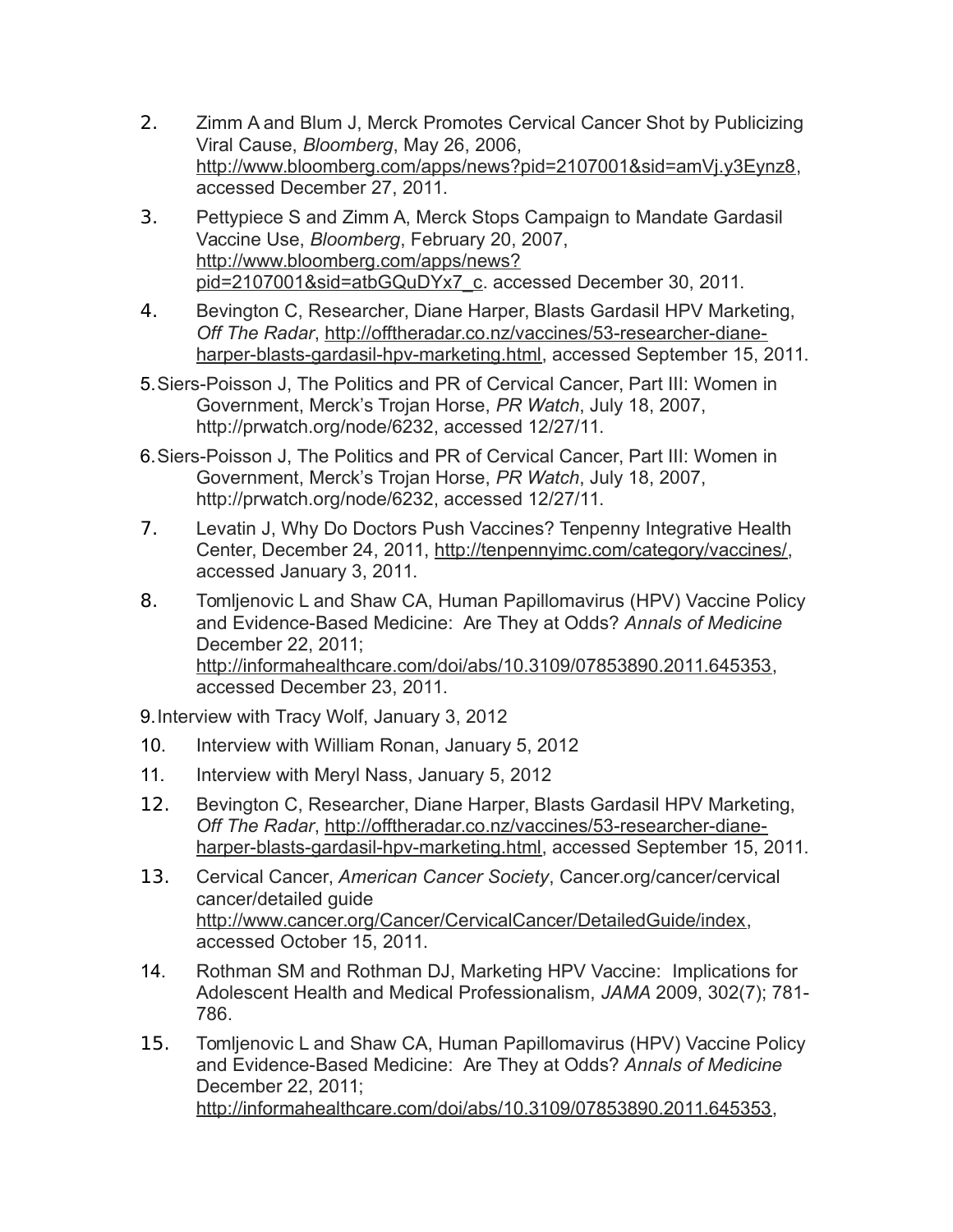accessed December 23, 2011.

- 16. Lenzer J, Should Boys be Given the HPV Vaccine? The Science is Weaker than the Marketing, *Discover Magazine*, November 14, 2011.
- 17. Tomljenovic L and Shaw CA, Human Papillomavirus (HPV) Vaccine Policy and Evidence-Based Medicine: Are They at Odds? *Annals of Medicine* December 22, 2011; [http://informahealthcare.com/doi/abs/10.3109/07853890.2011.645353,](http://informahealthcare.com/doi/abs/10.3109/07853890.2011.645353) accessed December 23, 2011.
- 18. Erickson N, Dr. Sin Hang Lee: A case study in ethics don't pay, Sane Vax Inc, [http://sanevax.org/dr-sin-hang-lee-a-case-study-in-ethics-don](http://sanevax.org/dr-sin-hang-lee-a-case-study-in-ethics-don%E2%80%99t-pay/) [%E2%80%99t-pay/,](http://sanevax.org/dr-sin-hang-lee-a-case-study-in-ethics-don%E2%80%99t-pay/) accessed October 15, 2011.
- 19. Human Papillomaviruses and Cancer, National Cancer Institute, September 7, 2011, [http://www.cancer.gov/cancertopics/factsheet/Risk/HPV/print,](http://www.cancer.gov/cancertopics/factsheet/Risk/HPV/print) accessed January 3, 2012.
- 20. Haug CJ, Human Papillomavirus Vaccination Reasons for Caution, *New England Journal of Medicine,* August 21, 2008, 359; 861-862.
- 21. Tomljenovic L and Shaw CA, Human Papillomavirus (HPV) Vaccine Policy and Evidence-Based Medicine: Are They at Odds? *Annals of Medicine* December 22, 2011; [http://informahealthcare.com/doi/abs/10.3109/07853890.2011.645353,](http://informahealthcare.com/doi/abs/10.3109/07853890.2011.645353) accessed December 23, 2011.
- 22. Ibid.
- 23. Lenzer J, Should Boys be Given the HPV Vaccine? The Science is Weaker than the Marketing, *Discover Magazine*, November 14, 2011.
- 24. Examining the FDA's HPV Vaccine Records, *Judicial Watch Special Report*, June 30, 2008, [http://www.judicialwatch.org/documents/2008/JWReportFDAhpvVaccineR](http://www.judicialwatch.org/documents/2008/JWReportFDAhpvVaccineRecords.pdf) [ecords.pdf,](http://www.judicialwatch.org/documents/2008/JWReportFDAhpvVaccineRecords.pdf) accessed September 16, 2011.
- 25. VAERS Vaccine Adverse Event Reporting System. [http://vaers.hhs.gov/index,](http://vaers.hhs.gov/index) accessed October 14, 2011.
- 26. Botha LC, New Death Post-Gardasil Updated VAERS Figures & Report that HPV Vaccines Adverse Reactions are 50% Higher Than Other Age-Related Recommended Vaccines, November 29, 2011, Sane Vax, Inc., [http://sanevax.org/new-death-post-gardasil-updated-vaers-figures-report](http://sanevax.org/new-death-post-gardasil-updated-vaers-figures-report-that-hpv-vaccines-adverse-reactions-are-50-higher-than-other-age-related-recommended-vaccines/)[that-hpv-vaccines-adverse-reactions-are-50-higher-than-other-age](http://sanevax.org/new-death-post-gardasil-updated-vaers-figures-report-that-hpv-vaccines-adverse-reactions-are-50-higher-than-other-age-related-recommended-vaccines/)[related-recommended-vaccines/,](http://sanevax.org/new-death-post-gardasil-updated-vaers-figures-report-that-hpv-vaccines-adverse-reactions-are-50-higher-than-other-age-related-recommended-vaccines/) accessed December 4, 2011.
- 27. Rubin S, Blog Entry for October 2011, National Vaccine Information Center, posted December 29, 2011, [http://medalerts.org/analysis/archives/394,](http://medalerts.org/analysis/archives/394) accessed December 30, 2011.
- 28. Botha L, VAERS Reports with Percentage Increase, Sane Vax, Inc, [http://sanevax.org/november-14-2011-vaer-reports-with-percentage-](http://sanevax.org/november-14-2011-vaer-reports-with-percentage-increase/)